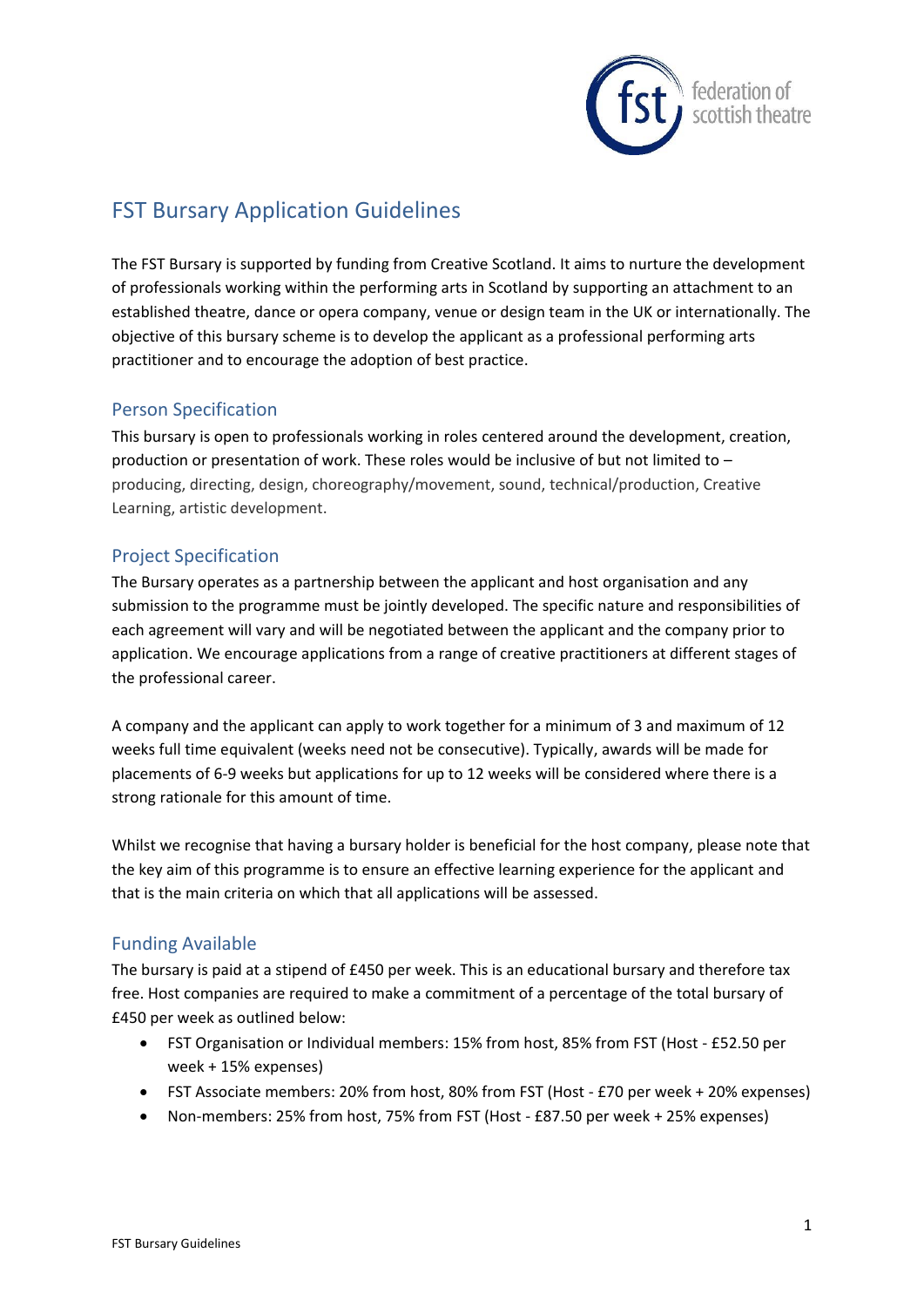N.B. The FST membership categories above refer to the status of either the host company or the applicant – so where the host or the applicant is an Organisation or Individual member, the contribution from the host is 15%.

In addition to the bursary, successful applicants will be awarded reasonable travel and accommodation expenses where their placement takes place more than 30 miles one way from their home address. A percentage of this will also be contributed by the host company, as outlined above. FST requests that recipients use public transport where possible.

# Selection Criteria and Application Process

The key elements that should be included in your application are as follows:

- A statement about why undertaking a bursary with this particular host is a clear expansion of the experience of the applicant
- Detail on how the placement will extend the applicant's knowledge of their specific professional area.
- A clear outline of how the host company will integrate the applicant into the creative process, guaranteeing a high-quality learning experience
- An articulation of how the applicant will be supported during the placement including supervision and coaching/mentoring
- A timeline for the bursary period highlighting the duration planned for key areas/tasks
- Evidence of applicant's commitment to Scottish dance, opera and theatre (as appropriate)
- A clear rationale for the partnership expressing why you have chosen to work together (we expect a statement outlining this from both parties)
- A budget indicating the total cost of the bursary there is a template supplied
- An up-to-date CV from the applicant (applications submitted without a CV will not be considered)

Proposed placements should not start within 6 weeks of the application deadline.

Applicants must complete the online application form by the application deadline to be considered. Alongside a panel of industry professionals FST will evaluate all applications against the selection criteria and select the successful recipients.

### Equalities, Diversity and Inclusion

Equalities, Diversity and Inclusion are a legal and moral duty. FST believes they are critical to the vibrancy of the organisation and of the overall dance, opera and theatre sector in Scotland. As the membership and development body for professional dance, opera and theatre in Scotland we want to exemplify best practice and support our members and the wider sector to develop and share that as a standard working practice.

In order to achieve this, it is critical that we support artists and practitioners who are currently under-represented. Therefore, we particularly welcome applications from artists who share protected characteristics which include but are not limited to: age, disability, gender reassignment,